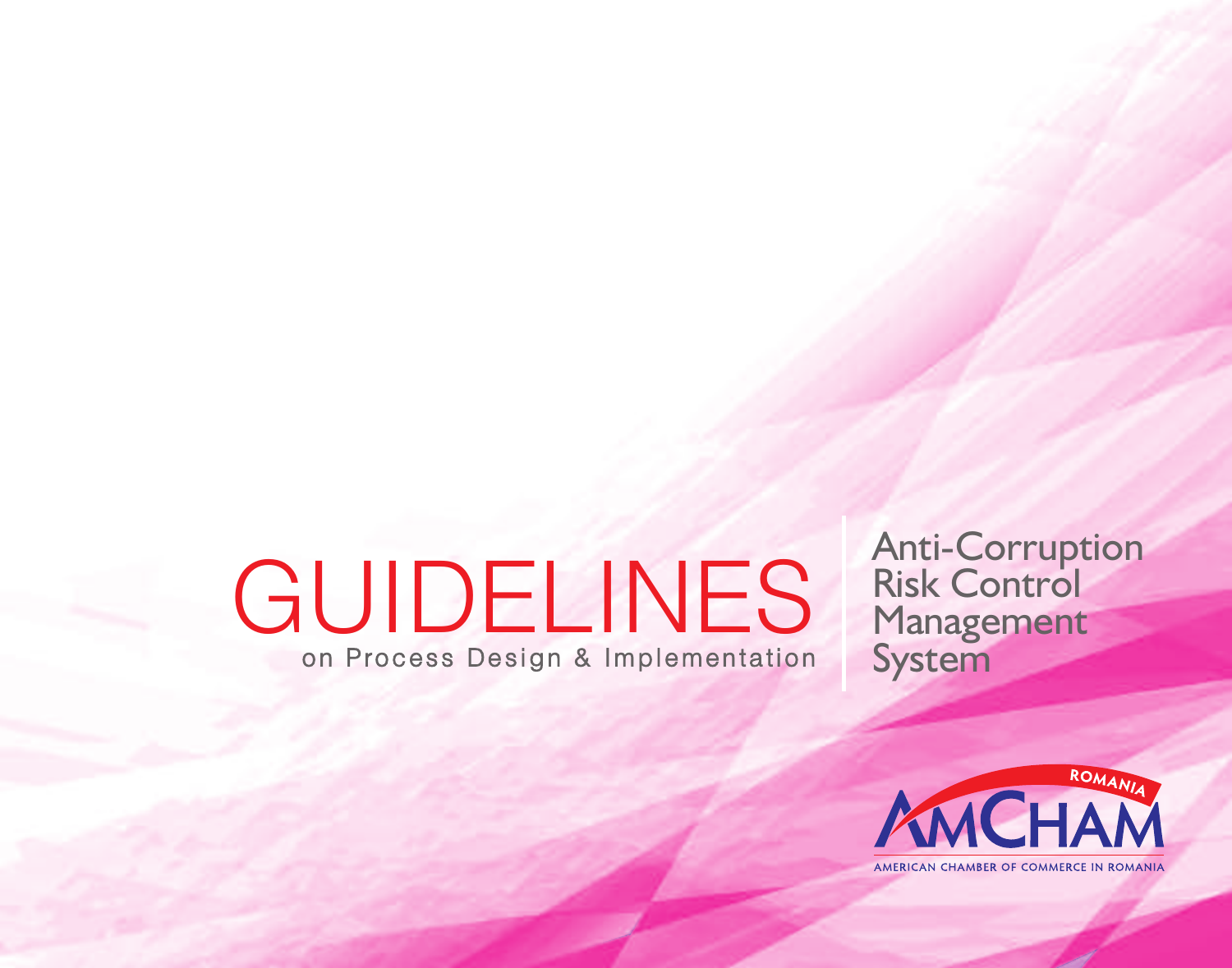

*AmCham Romania warmly thanks the following members of the Corporate Governance Committee for their contribution to the elaboration of the Guidelines on the Anti-Corruption Risk Control Management System:*

OMV Petrom

MPR Partners | Maravela, Popescu și Asociații Roche Romania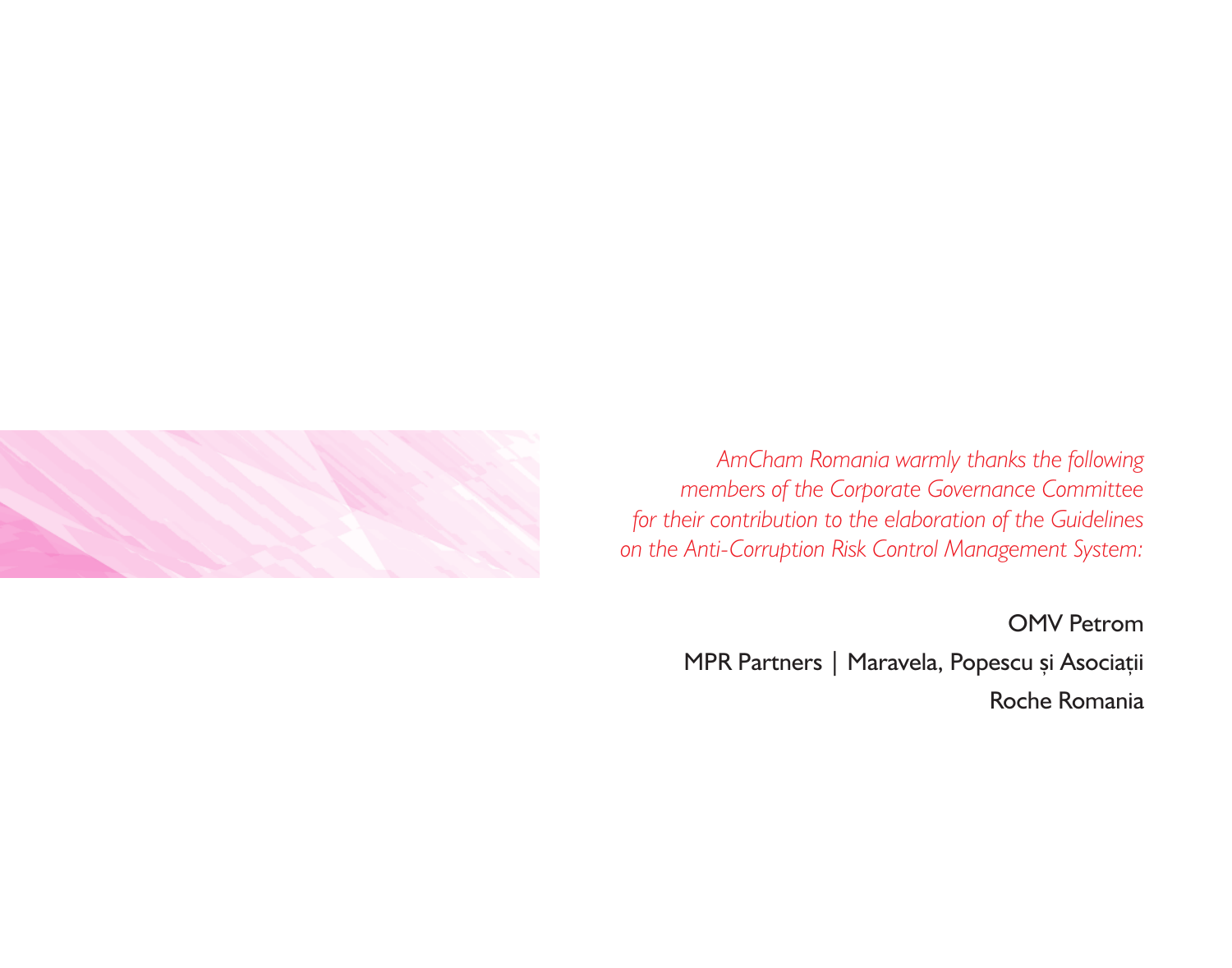## riskcontrol *Risk Control Management System Design*

5

 $\sqrt{2}$ 

## What?

An Anti-Corruption Risk Control Management System (Anti-Corruption RCM) is a structure used by organizations to ensure proper internal controls to effectively manage compliance risks. This system must be capable of protecting the interests of different stakeholders by ensuring suitable risk-based controls are in place so as to mitigate any breaches of Compliance related regulations.

By identifying the risks and the ways forward in preventing, mitigating and treating of those risks, a company can certify it has done all due diligence to protect itself from threats related to compliance breaches. An operational risk control management system needs to be tailored to consider the specific environment of the organization (both internal & external) and the company's appetite for risk.

### How?

A proper Anti-Corruption RCM should start by defining a detailed Action Plan. This plan should be prepared annually by the Compliance Department or any other relevant function within the organization, to address all risks that are identified and their mitigation control method.

The Action Plan should include, at least, the following:

- a. The findings of the most recent risk assessment (which sets mitigation actions that address identified risks – if such report exists);
- b. Actions required to meet the anti-corruption program requirements (e.g. training and monitoring activities);
- c. Open mitigation actions from past reviews (e.g. audits);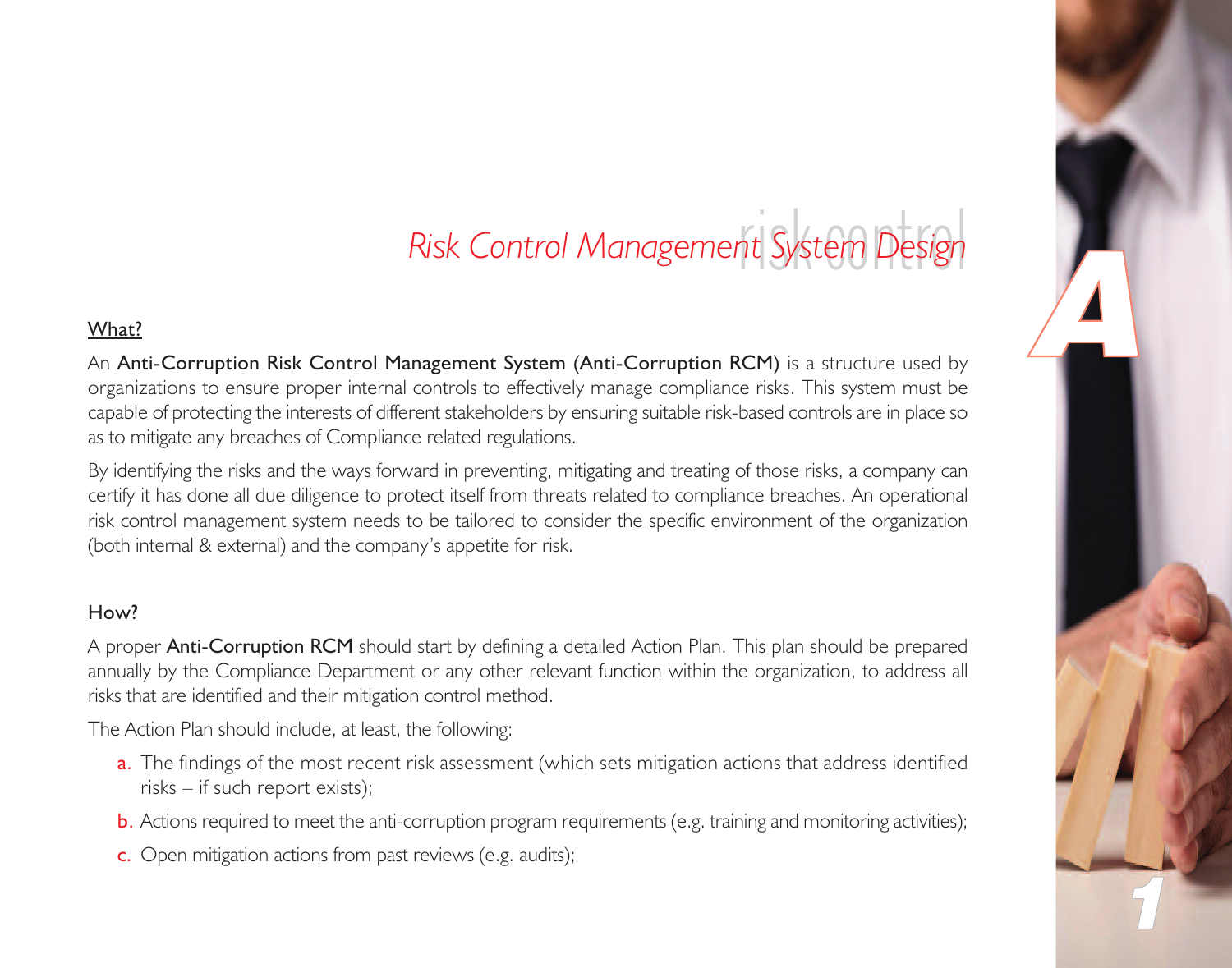- d. How controls are implemented;
- e. Clearly defined, detailed, tangible actions;
- f. An owner for each action;
- g. A timeline for delivery;
- h. Regular updates to show systematic progress against all actions.

Following the Action Plan, a deep dive on each element should lead to a more detailed overview of the RCM system, starting from an accurate identification of corruption risk areas to enable appropriate risk mitigation. Based on the results, each risk will be addressed with a tailored action to ensure mitigation, by performing a risk assessment.

For all risks to be mitigated, a **commitment from the Top Management** is mandatory. Without it, the whole RCM could fail. For this, best practice dictates the following examples:

- a) Send regular reports to senior management updating them on the status of the Anti-Corruption program and especially including specific reference to findings from monitoring activities, in line with the frequency of monitoring activities (e.g. number of non-compliances with the Gifts and Invitations policy, number of breaches from internal Compliance regulations, updated on mitigation actions, risk assessment actions, etc.);
- b) Have a public statement issued from a member of the Top Management team on the company's commitment to prevent bribery and corruption.

Further on, to win a "buy-in" from all employees, a proper **Communication and Awareness campaign** should be developed so as to make involved parties aware of the risks and to increase the understanding of the Anti-Corruption policy of the organization. This campaign ought to include specific actions, tailored to the type of organization, its workforce and other specific elements. Examples of actions can include emails, intranet articles, newsletters, videos, posters, quizzes, competitions, etc.

Other considerations are:

2

a) An Anti-Corruption communication campaign must be carried out every 12 months by the Compliance Officer, must be relevant for the company and must address the specific risks;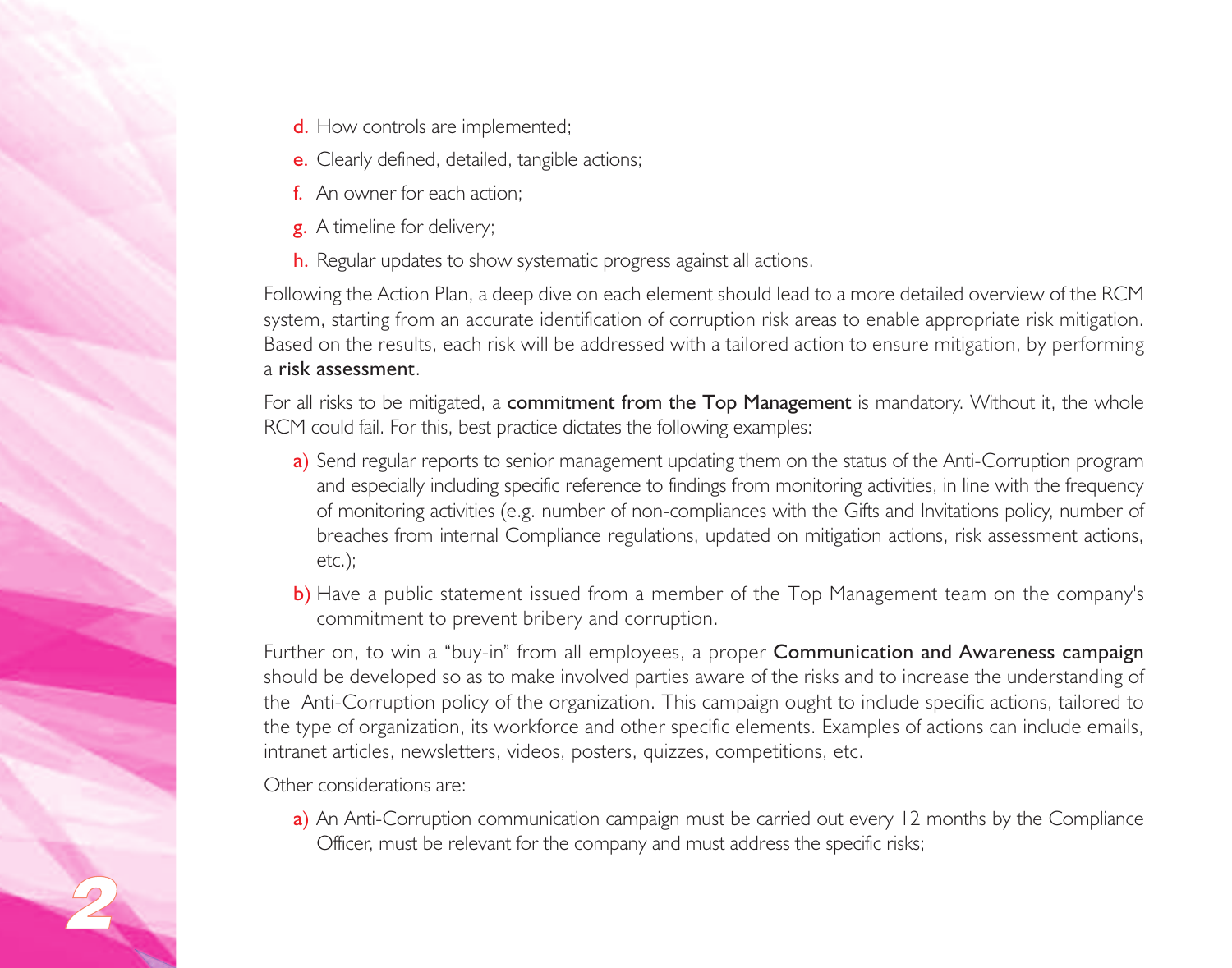- b) The campaign must be company-wide, but it must also include tailored messages addressing risks and scenarios in individual high risk teams;
- c) The campaign must also have a mechanism in place to measure the effectiveness of communications in raising awareness of the Anti-Corruption risks.

Another area to consider for a proper Anti-Corruption RCM, should be the focus on how to manage bribery risks related to Gifts and Invitations. To ensure risks are mitigated, a disclosing tool should be implemented, such as a *Gifts and Invitations Register*, where all employees can report any gifts or invitations given or received. This tool can help the Compliance Department identify bribery related risks. For such an instrument to be successful, it should check the following criteria:

- 1. Gifts and Invitations Register accessibility and awareness;
- 2. Register in use and monitoring activities (ideally every quarter).

It is also important to set clear rules related to sending and/or accepting gifts and invitations and disseminate such rules within the company. In this way, the employees will better understand when to accept/refuse a gift or an invitation and when to refrain from sending such gifts or invitations. In specific cases, the Compliance Officer should be the one vetting/approving the gifts and invitation to be sent or accepted.

Moreover, another significant part of an RCM is the relationship with **Third Parties** (e.g. suppliers, contractors, joint venture and consortium partners, sales intermediaries, etc.). The organization can manage its third party bribery risk, by making them aware of the company's zero tolerance to bribery via direct communication during supplier on-boarding process and by conducting supplier reviews to ensure high risk suppliers have an effective Anti-Corruption compliance program in place. In practice, communication of Anti-Corruption rules is usually implemented by Anti-Corruption and Compliance clauses inserted in the company`s General Terms and Conditions (GTC) or in a separate appendix dedicated to compliance and anti-corruption. However, the applicability of GTC may be subject to disputes, for instance, because sometimes parties forget to sign it or fail to make a proper reference to it. Also, if the contractor has its own GTC, conflict situations may arise. To mitigate these risks, it is preferable to insert the relevant Anti-Corruption and Compliance clauses directly in the contract negotiated with the partner, instead of the GTC. This way, it would be more difficult to challenge the applicability of such clauses, assuming that the negotiated contracts are duly concluded and executed.

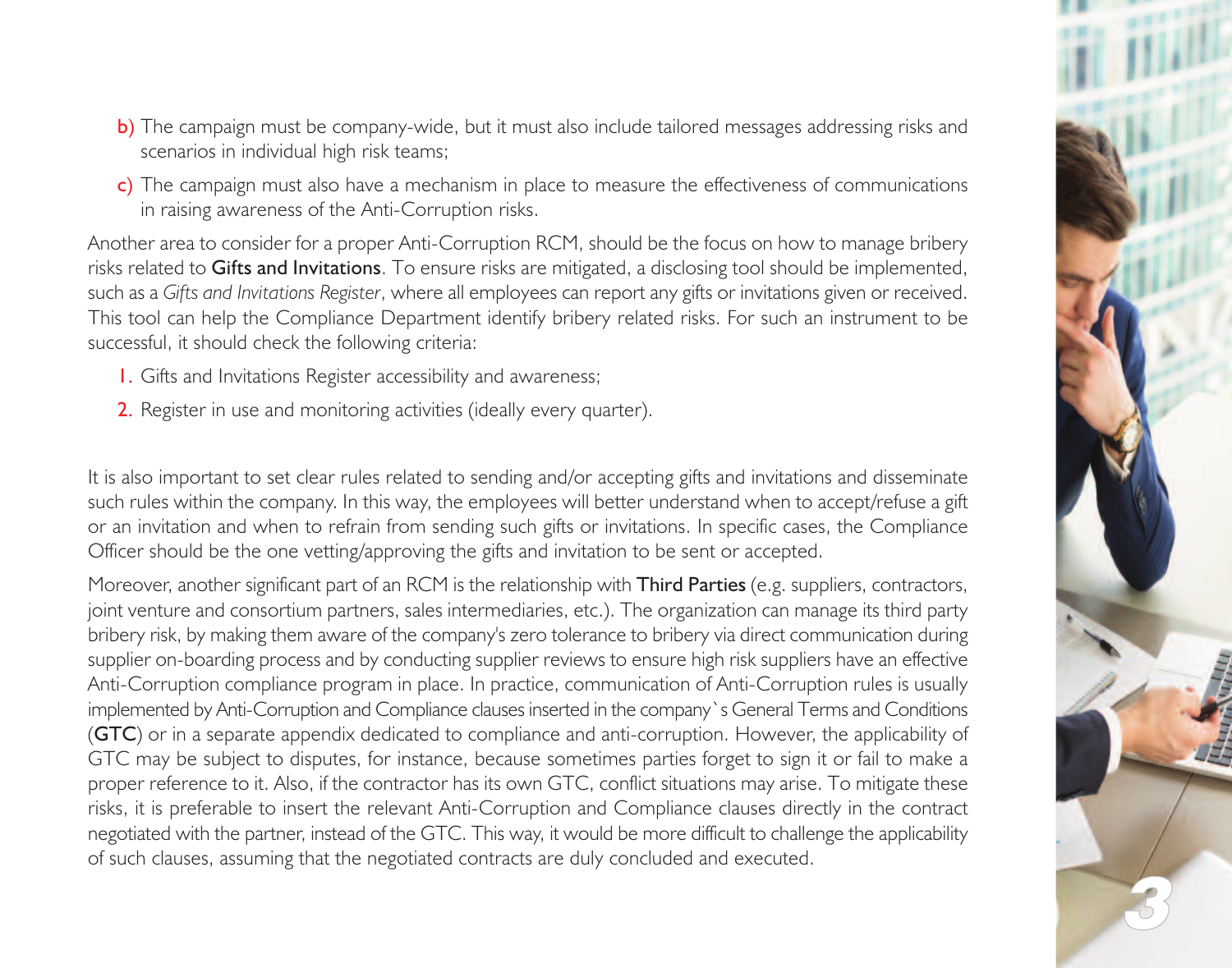It is not sufficient to look at external factors when trying to mitigate bribery risks, but also internal factors should be considered – the employees. A good means of mitigating bribery risks is via trainings (either face-to-face or online). In this way, the organization ensures that their Anti-Corruption policy is understood and followed by their staff. Specific target areas must be established with the recommended recurrence of 2 years. Tailored materials for each segment of the company could be designed to increase the awareness and ensure the compliance culture is embedded in the company. However, to ensure the effectiveness of such trainings, it is prudent to obtain the employees` written confirmation per the proper performance of the trainings.

In addition to the above mentioned areas of the RCM, another topic must be considered: Sponsorships & Donations. These activities can fall into breaches of the Anti-Corruption policy of the organization if they are wrongly performed. Appropriate processes must be in place to ensure that sponsorship of events and initiatives for the purpose of the company's exposure are consistently managed with the Anti-Corruption policy. A special attention in this process must be directed towards sponsorships to public officials or public entities since these actions can be interpreted as bribery. Nonetheless, from a legal perspective, it is widely considered that a company is not supposed to make donations other than sponsorships, scholarships and other forms with a clear tax and legal regime (Permitted Donations), considering that it is important for a company to obtain certain benefits through such initiatives. Thus, such donations may be presumed as inappropriate also from Anti-Corruption and Compliance perspective. In this context, it is advisable to implement Permitted Donations, which are expressly allowed by law. Such Permitted Donations may entice fiscal benefits, if certain conditions are observed.

Under practical terms, the following are recommended for the mitigation of Anti-Corruption and Compliance risks with respect to the Permitted Donations:

- (i) Thorough checks of all recipients of Permitted Donations and of the senior management thereof to ensure that there are no risks of political involvement, money laundering or terrorism financing;
- (ii) Execution of written contracts, containing all the necessary mandatory provisions; proper approval of such contracts by the relevant bodies of the company (e.g. Board of Directors, General Meeting of Shareholders, etc);
- (iii) Observance of all fiscal regulations applicable to the Permitted Donations.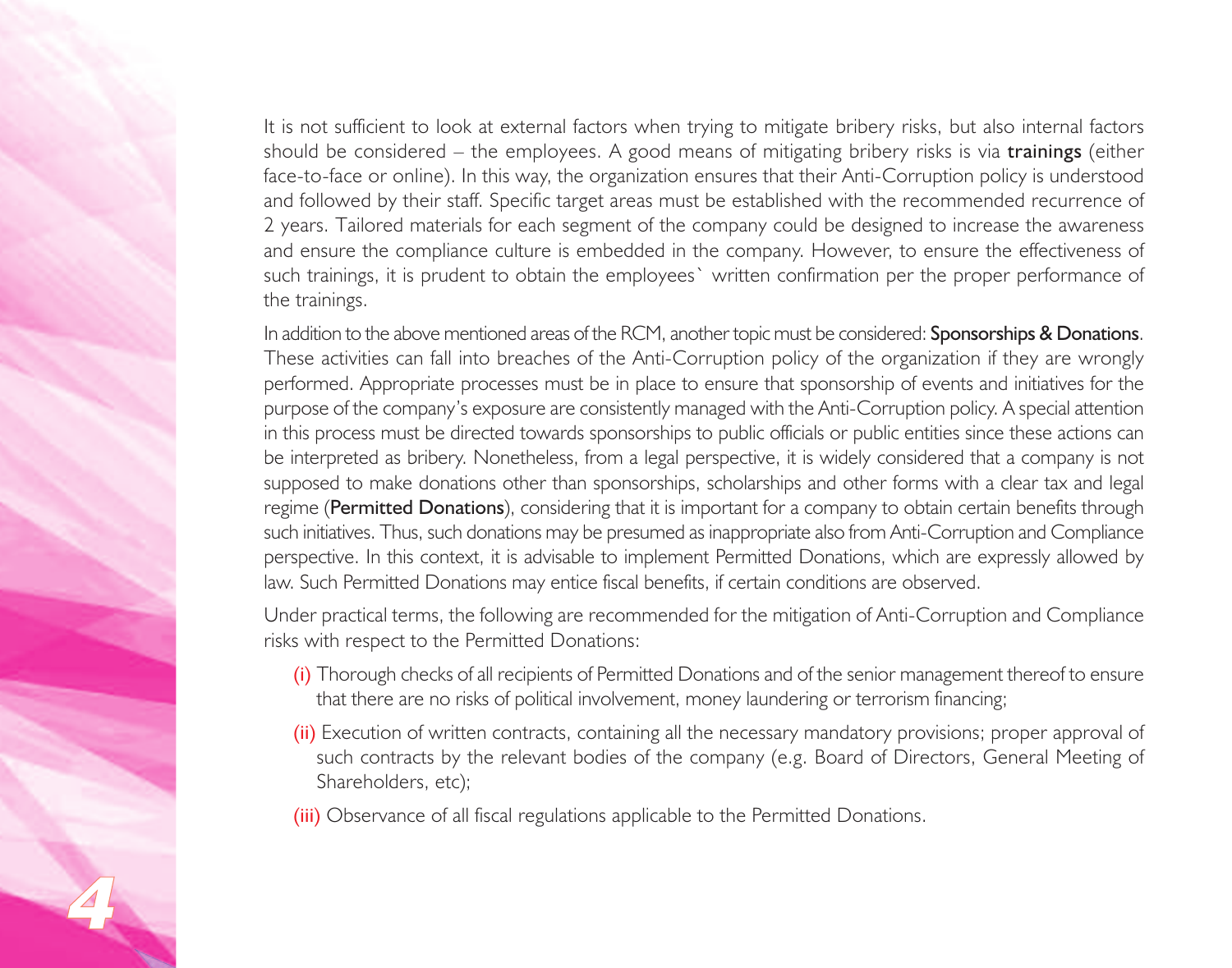#### im*RC*p*M*le*<sup>I</sup>* lmf mple *le*  $\frac{1}{2}$ *m*t *e* en<br>S *n*t *ta*io*tio*  $\frac{1}{2}$ *n*

5

 $\left| \frac{B}{D} \right|$ 

After the implemention of the above mentioned processes, a testing phase should follow, during which each step of the Anti-Corruption RCM ought to be verified and confirmed by using different methods and deep dives testing. This phase of the RCM just describes how the control is to be tested and does not describe what it is required for it to be efficient. In order to ensure design effectiveness and operating effectiveness, the organization should always test to the greatest depth that its resources, tools and skillsets allow. This means that during RCM desktop testing and RCM deep dives, organizations should design testing steps that review both the design effectiveness and operating effectiveness of the control. This means that the following questions should be considered when creating testing steps:

## Design effectiveness:

- o What are the local/organizational processes that have been put in place to implement this control?
- o Do these processes mitigate the local and organizational level risk?
- o Does the local/organizational process meet all of the requirements of the control description and are there any other mitigating items that the market has put in place?

## Operating effectivenes:

- o Does the evidence convince me that the local/organizational process is working as it was designed?
- o Do I have a full population list from which to select samples, rather than just a list of compliant samples?
- o Can I perform any sampling that can confirm that the local/organizational process is working as designed?
- o If yes, how do I ensure that the number of samples that I am asking to see is statistically significant?
- o Can I use any methods and tools that will enable me to either extend the amount of sampling or find non compliant samples?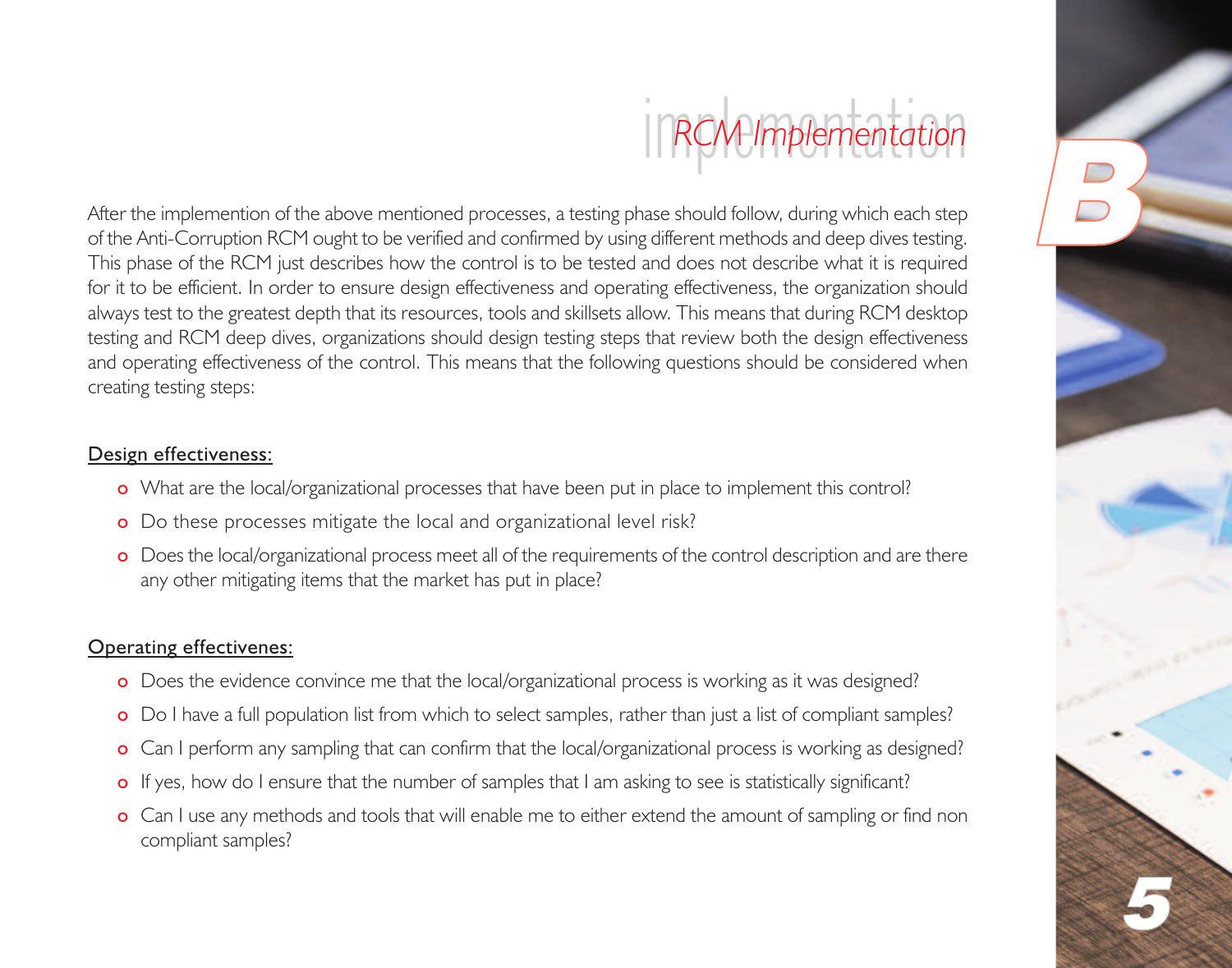- o Can I carry out any interviews or surveys that can help me test if this control is really operating effectively?
- o Has the control consistently operated as designed throughout the year? Do I need to select a sample from across this time period?

| <b>Risk</b><br>Assessment                       | Identify bribery risk areas to enable appropriate risk mitigation.<br>Some corruption related risks are: bribe from a company employee to a customer to win<br>or retain business; bribe from a sales intermediary to a customer to win or retain business;<br>bribe to a public official to influence a business advantage (e.g. policy or regulatory decision);<br>bribe to a journalist to influence favourable media coverage; facilitation payment to a public<br>official; bribe from a supplier to win business from the company. |
|-------------------------------------------------|------------------------------------------------------------------------------------------------------------------------------------------------------------------------------------------------------------------------------------------------------------------------------------------------------------------------------------------------------------------------------------------------------------------------------------------------------------------------------------------------------------------------------------------|
| <b>Top Level</b><br>Commitment                  | Ensure top level management is leading by example, sets the tone on zero tolerance and<br>is updated on bribery risks.<br>Send regular reports to senior management updating them on status of the Anti-bribery program.<br>Have a public statement issued from a member of the Top Management team on the<br>Company's commitment to prevent bribery and corruption.                                                                                                                                                                    |
| Communication                                   | Ensure employees are aware of the Anti-bribery policy.<br>Use e-mails, intranet articles, newsletters, videos, posters, quizzes, competitions.                                                                                                                                                                                                                                                                                                                                                                                           |
| Gifts &                                         | Implement a Gifts & Invitations Policy and Register to be used within the organization, to<br>ensure criteria and rules for accepting and sending gifts and invitation and a monitoring tool<br>for identifying bribery risks.                                                                                                                                                                                                                                                                                                           |
| <b>Hospitality</b><br><b>Third Parties</b>      | Communicate the company's zero tolerance to bribery.<br>Conduct supplier reviews to ensure high risk suppliers have an effective anti-bribery<br>compliance program in place.                                                                                                                                                                                                                                                                                                                                                            |
|                                                 | Organize online and face-to-face meetings with target groups once every 2 years.                                                                                                                                                                                                                                                                                                                                                                                                                                                         |
| Trainings<br>Sponsorships &<br><b>Donations</b> | Have a proccess in place to comply with the company's Anti-bribery policy.<br>Pay special attention when dealing with public officials.                                                                                                                                                                                                                                                                                                                                                                                                  |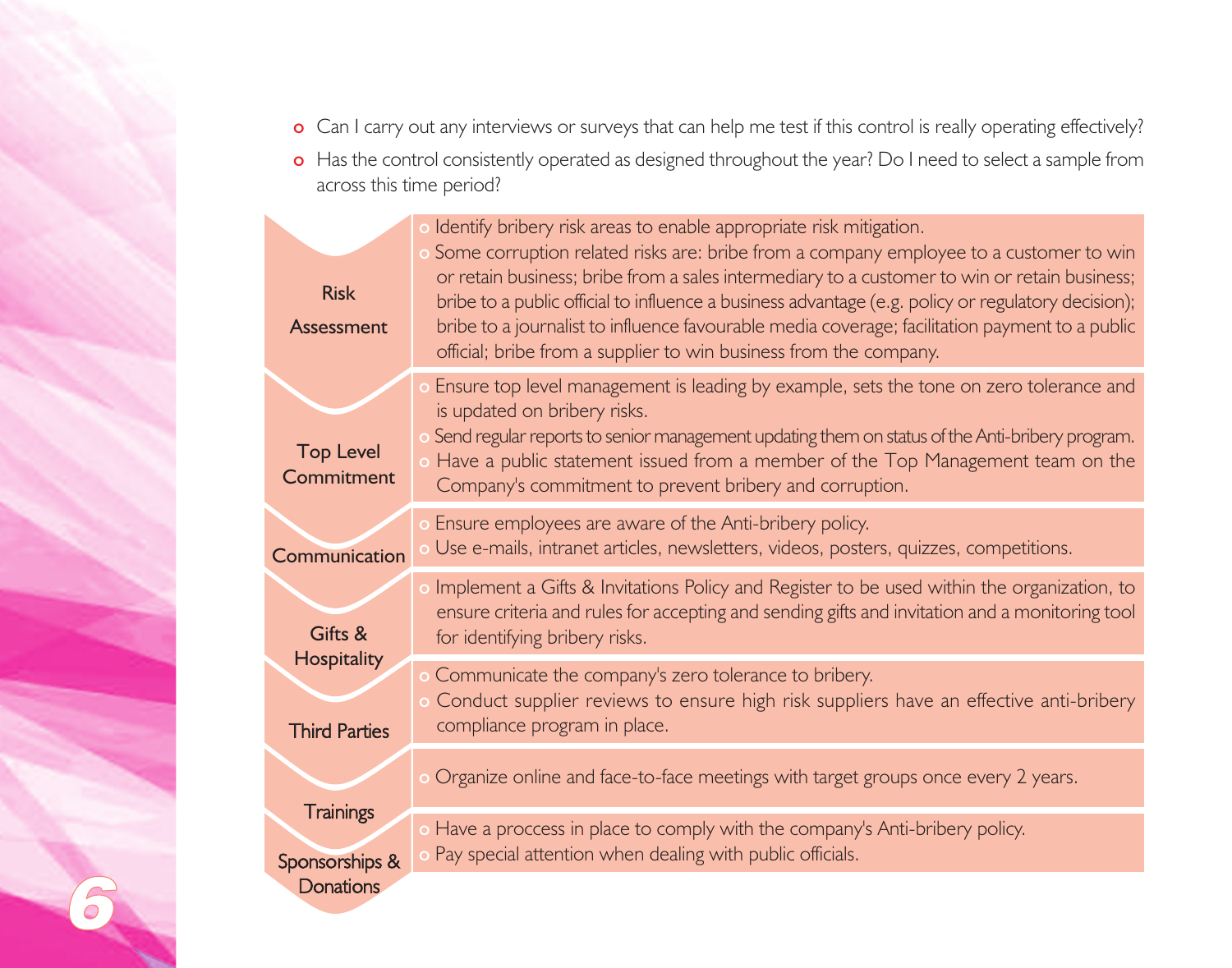For all the aspects mentioned in the RCM, the following testing elements must be considered:

| Control details        | <b>Testing</b>                                                                                                                                                                                                                                                                                                                                                                                                                                                                                                                                                                                                                                                                                                                                                                                                     |
|------------------------|--------------------------------------------------------------------------------------------------------------------------------------------------------------------------------------------------------------------------------------------------------------------------------------------------------------------------------------------------------------------------------------------------------------------------------------------------------------------------------------------------------------------------------------------------------------------------------------------------------------------------------------------------------------------------------------------------------------------------------------------------------------------------------------------------------------------|
|                        | I. The Compliance Officer requests the Action Plan for the current financial year from the<br>organization Anti-Corruption responsible.                                                                                                                                                                                                                                                                                                                                                                                                                                                                                                                                                                                                                                                                            |
| <b>Action Plan</b>     | 2. Review the Action plan to ensure it has been appropriately completed and that the following<br>aspects are covered:<br>o The findings of the most recent risk assessment (which sets mitigation actions that address<br>identified risks);<br>o Neccesary actions to meet the Anti-Corruption policy requirements (e.g. training and<br>monitoring activities);<br><b>o</b> Open mitigation actions from past reviews;<br>o Clearly defined, detailed, tangible actions have been identified;<br>o An action owner and a timeline has been assigned to every action;<br>o The action plan has been updated regularly to show progress against all actions.                                                                                                                                                      |
| <b>Risk Assessment</b> | I. A detailed bribery risk assessment is conducted by the Compliance Officer on a regular<br>basis (yearly or every two years). Tailored controls and appropriate processes designed<br>to address specific market bribery risks must be documented and included in the risk<br>assessment and action plan as necessary.                                                                                                                                                                                                                                                                                                                                                                                                                                                                                           |
|                        | 2. In order to complete the Risk Assessment and to create a risk map, perform interviews<br>with key persons from high risks departments (e.g. CHARISMA tool is a special tool for<br>risk management based on inputs received from the persons who develop a certain activity<br>and have a stronger capacity to evaluate a high risk):<br>o Define the key departments of the company in terms of risks (usually, these are Sales/<br>Marketing/Finance/Procurement/HR/Compliance/Public and Regulatory Affairs);<br>o Nominate 1-2 persons from each department to conduct an internal meeting in their<br>department and ask them to come with the three main big risks (in terms of financial<br>impact and reputation);<br>o Interview all persons, ask them to explain the reason for nominating the risks; |

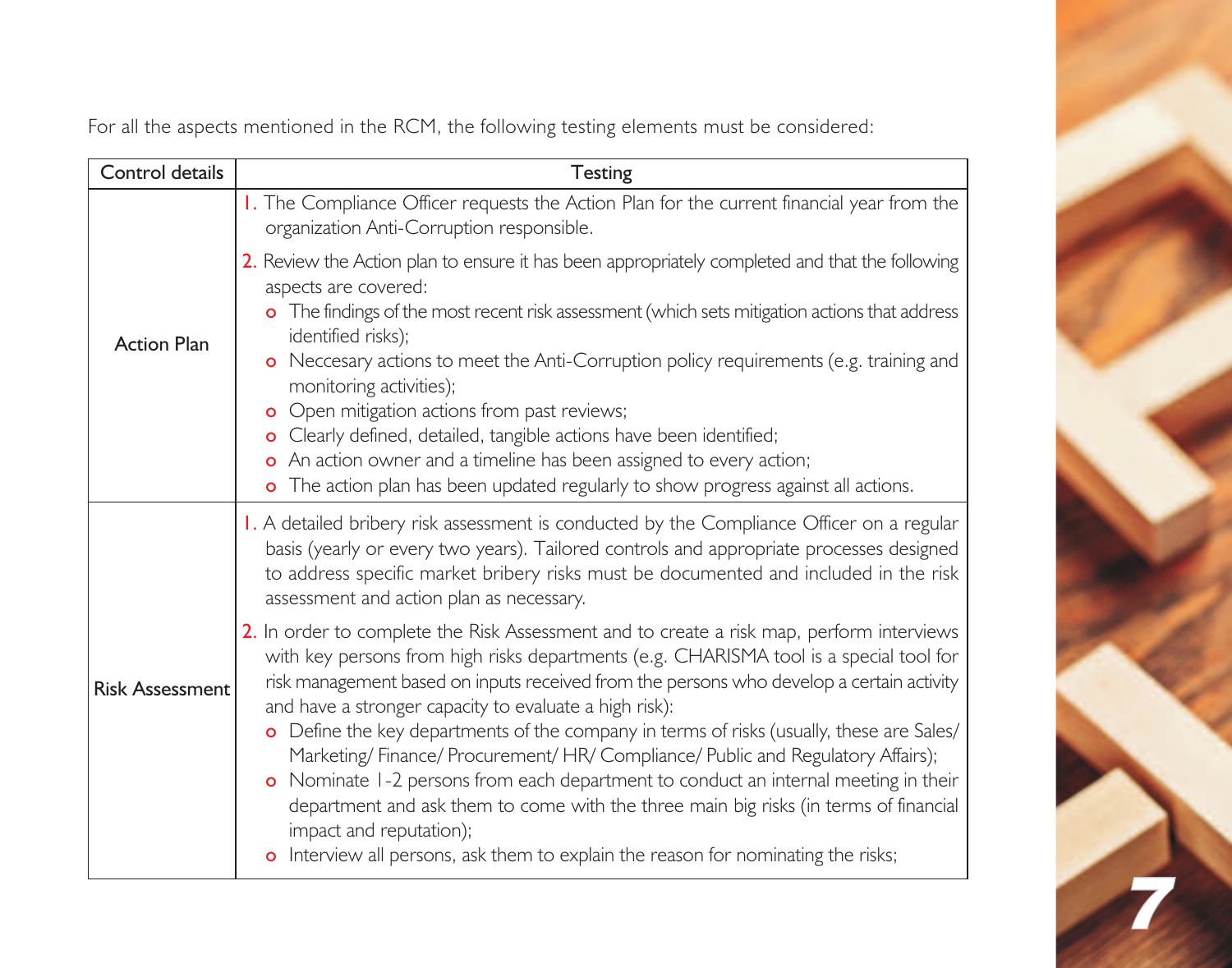| Control details                | Testing                                                                                                                                                                                                                                                                                                                                                                                                                                                                                                                                                                                                                                                                                                                                                                               |
|--------------------------------|---------------------------------------------------------------------------------------------------------------------------------------------------------------------------------------------------------------------------------------------------------------------------------------------------------------------------------------------------------------------------------------------------------------------------------------------------------------------------------------------------------------------------------------------------------------------------------------------------------------------------------------------------------------------------------------------------------------------------------------------------------------------------------------|
| <b>Risk Assessment</b>         | o Ask them also to present mitigation measures, necessary resources and potential barriers,<br>and set up the deadlines;<br>o Ask them to present (if possible) a spot check system for every process, which may<br>generate high risks in order to have them mitigated as much as possible.                                                                                                                                                                                                                                                                                                                                                                                                                                                                                          |
|                                | 3. Review the Risk Assessment to ensure it has been completed in line with the points listed<br>in the guidance.                                                                                                                                                                                                                                                                                                                                                                                                                                                                                                                                                                                                                                                                      |
|                                | 4. Request and review evidence that the Risk Assessment results have been reported to the<br>relevant senior management.                                                                                                                                                                                                                                                                                                                                                                                                                                                                                                                                                                                                                                                              |
|                                | I. Senior management briefing                                                                                                                                                                                                                                                                                                                                                                                                                                                                                                                                                                                                                                                                                                                                                         |
| <b>Top Level</b><br>Commitment | o Request and review evidence from the past 12 months, demonstrating that the local/<br>organizational Compliance responsible and CEO have been briefed on the Anti-Corruption<br>topic. The agenda must cover the Anti-Corruption risks in the company and the<br>progress of the implementation of the compliance programme by the Anti-Corruption<br>policy responsible.<br>o It is mandatory that the briefing agenda includes an overview of the results of the<br>monitoring activities conducted by the Anti-Corruption policy responsible. Evidence<br>maintained must include: the meeting invitation, the presentation delivered, a<br>summary of any discussion points and any actions agreed at the meeting and the<br>meeting minutes (where this practice is followed). |
|                                | 2. Tone from the top messaging                                                                                                                                                                                                                                                                                                                                                                                                                                                                                                                                                                                                                                                                                                                                                        |
|                                | o Request and review the evidence that the CEO or other executive member has sent<br>a communication to all employees in the past 12 months. Communications can take<br>any form (e.g. speech, video message, e-mail to all staff) and can be company-wide or<br>targeted, but all employees must receive at least one leadership communication.<br>o The communication cannot be a copy of what has been previously sent (i.e. the content<br>must be refreshed).<br><b>o</b> Ensure that the communication went to all employees.                                                                                                                                                                                                                                                   |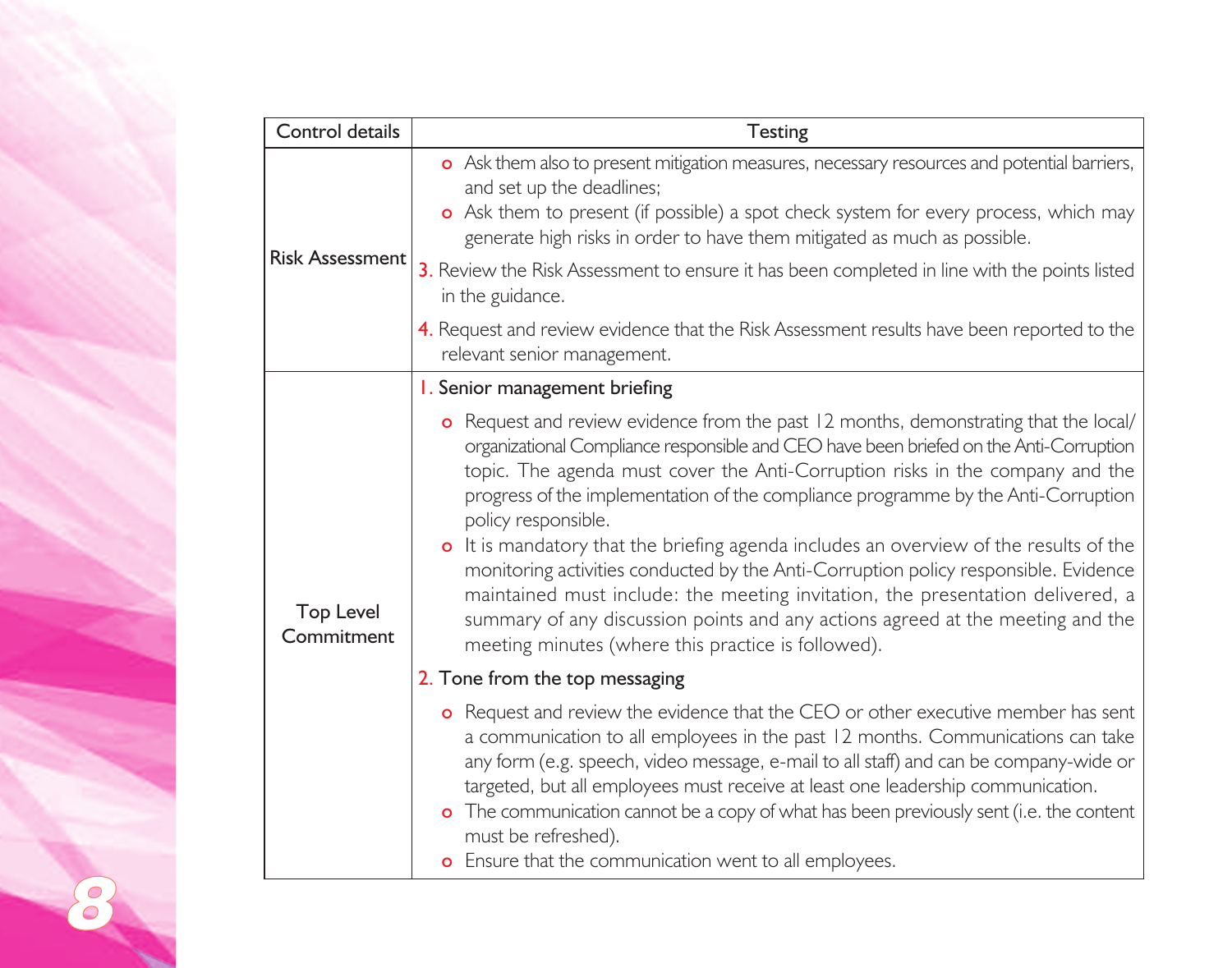| Control details          | <b>Testing</b>                                                                                                                                                                                                                                                                                                                                                                                                                                                                                                                                                                                                                                                                                                                                                                                                                                                                                                       |
|--------------------------|----------------------------------------------------------------------------------------------------------------------------------------------------------------------------------------------------------------------------------------------------------------------------------------------------------------------------------------------------------------------------------------------------------------------------------------------------------------------------------------------------------------------------------------------------------------------------------------------------------------------------------------------------------------------------------------------------------------------------------------------------------------------------------------------------------------------------------------------------------------------------------------------------------------------|
| Communication            | The following evidence must be reviewed to ensure good awareness exists:                                                                                                                                                                                                                                                                                                                                                                                                                                                                                                                                                                                                                                                                                                                                                                                                                                             |
|                          | I. Material and evidence of the Anti-Corruption campaign completed in the past 12 months<br>showcasing that it was a multichannel campaign that reached all employees.<br>2. Evidence of communications to (at least some) high risk teams, tailored to their roles/<br>bribery risks they are facing.<br>3. Evidence must also exist regarding the effectiveness of the campaign [i.e. participation in live<br>events (numbers for attendance), quizzes how many people completed the quiz, feedback<br>from employees (evidence of emails/employee names)], number of clicks on e-mails, etc.                                                                                                                                                                                                                                                                                                                     |
|                          | I. Accessibility and awareness                                                                                                                                                                                                                                                                                                                                                                                                                                                                                                                                                                                                                                                                                                                                                                                                                                                                                       |
|                          | o Obtain evidence that the existing gifts and invitations policy and register are known and the<br>Gifts and Invitations Register is used and is easily located by employees (e.g. screenshots);<br>o Obtain evidence that, where requested by the Gifts and Invitations policy, the approval<br>of the Compliance Officer was granted;<br>o Obtain e-mails or other communications to employees raising awareness on the<br>rules around Gifts and Invitations and where these rules can be accessed.                                                                                                                                                                                                                                                                                                                                                                                                               |
|                          | 2. Register in use & monitoring activities                                                                                                                                                                                                                                                                                                                                                                                                                                                                                                                                                                                                                                                                                                                                                                                                                                                                           |
| Gifts<br>and Invitations | o Obtain a recent copy of the Gifts and Invitations Policy and Register for the past 12 months;<br>o Obtain the Anti-Corruption policy responsible's assessment of the level of usage and<br>accuracy of the register and also assess whether the usage level is reasonable and in<br>line with your understanding of the local market;<br>o Request and review evidence from at least two consecutive quarters in the past 12 months<br>that the monitoring activities have been completed in line with the guidance provided,<br>with copies of e-mail chains, including employee responses and any follow-up points;<br>Request and review evidence that a sample of expense reports have been cross-checked<br>with the register and followed up with the relevant employees to ensure the policy<br>has been followed (with copies of e-mail chains, including employee responses and<br>any follow-up points); |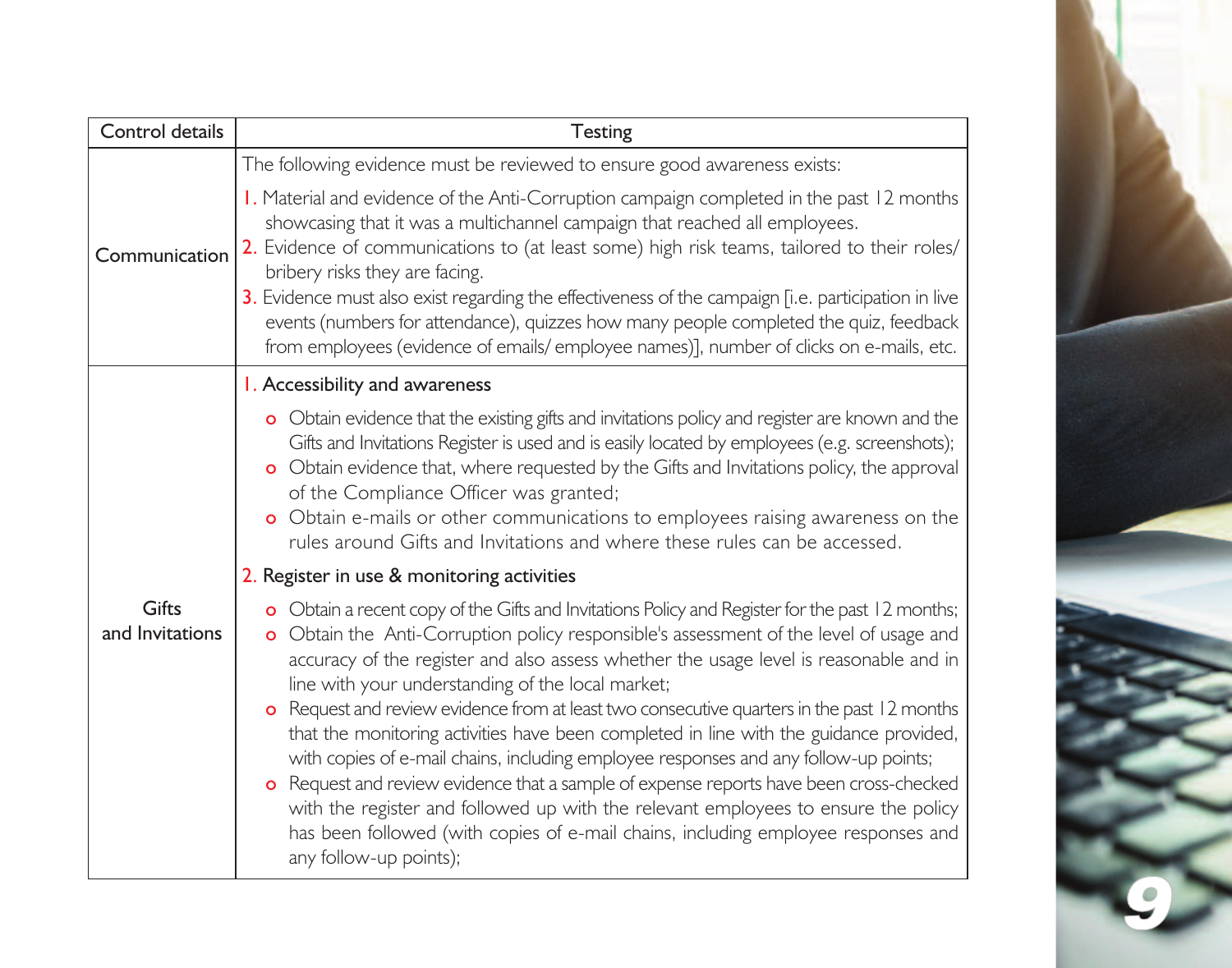| Control details                      | <b>Testing</b>                                                                                                                                                                                                                                                                                                                                                                                                                                                                                                                                                                                                                                                                                                                                                                        |
|--------------------------------------|---------------------------------------------------------------------------------------------------------------------------------------------------------------------------------------------------------------------------------------------------------------------------------------------------------------------------------------------------------------------------------------------------------------------------------------------------------------------------------------------------------------------------------------------------------------------------------------------------------------------------------------------------------------------------------------------------------------------------------------------------------------------------------------|
| Gifts<br>and Invitations             | o Request and review evidence of actions performed to ensure the accuracy and<br>completeness of the register and determine whether there is under-reporting on the Gifts<br>and Invitations Register. Examples of such evidence could include interviews with the line<br>manager, copies of reports to the local senior management detailing the usage for individual<br>teams, communications with suppliers or customers to request a list of gifts and invitations<br>offered to or received from company employees, for cross-checking with the Gifts and<br>Invitations Register, cross-check against items received by the mail room, etc.;<br>o Request and review evidence that any significant instances of non-compliance have<br>been reported to the Senior Management. |
|                                      | I. Inquire on the process in place to conduct appropriate due diligence of all new third parties,<br>including suppliers, intermediaries, joint venture/consortium parties, etc., including an<br>explanation of how bribery risks are considered;                                                                                                                                                                                                                                                                                                                                                                                                                                                                                                                                    |
|                                      | 2. Obtain a list of all supplier expenses for the past 12 months for all related activities;                                                                                                                                                                                                                                                                                                                                                                                                                                                                                                                                                                                                                                                                                          |
| <b>Third Party Due</b><br>Diligence  | 3. Select an appropriate sample and request evidence of due diligence performed, including<br>copies of qualification reviews conducted, full communication chains with details of<br>any risks identified, the response from the Anti-Corruption policy responsible and<br>any mitigation actions taken. The justification for approving or rejecting a supplier must<br>be clearly documented;                                                                                                                                                                                                                                                                                                                                                                                      |
|                                      | 4. Request the contracts for the selected sample and review them to ensure the standard<br>Anti-Corruption clause is included. Any deviations from the standard supplier clause must<br>be clearly documented with details of why changes were made;                                                                                                                                                                                                                                                                                                                                                                                                                                                                                                                                  |
|                                      | 5. Inquire about any joint venture/consortia/other third parties not going through the supplier<br>onboarding channel. If such third parties exist, request a list and select a sample. Review<br>evidence of sufficient due diligence.                                                                                                                                                                                                                                                                                                                                                                                                                                                                                                                                               |
| <b>Third Party</b><br>Communications | I. Request a list of suppliers contracted in the past 12 months. Select a sample of suppliers<br>and for that sample request evidence of the communication regarding the company's zero<br>tolerance to corruption and the Anti-Corruption policy.                                                                                                                                                                                                                                                                                                                                                                                                                                                                                                                                    |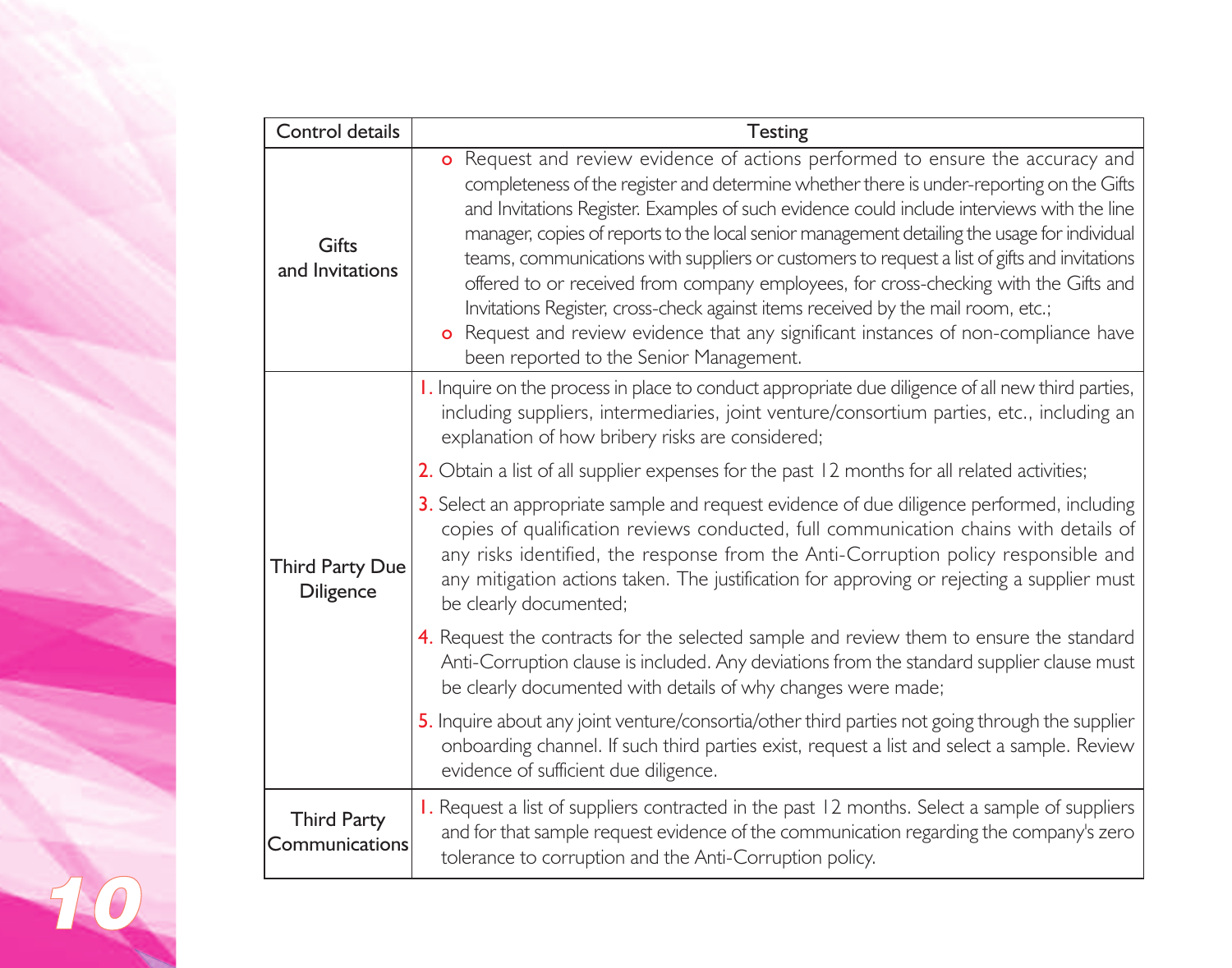| Control details                      | Testing                                                                                                                                                                                                                                                                                                                                  |
|--------------------------------------|------------------------------------------------------------------------------------------------------------------------------------------------------------------------------------------------------------------------------------------------------------------------------------------------------------------------------------------|
|                                      | 2. Check whether there are any joint venture/consortia/other third parties not going through<br>the supplier onboarding channel. If such third parties exist, request a list and select a sam-<br>ple, and request evidence of the communication regarding the company's zero tolerance<br>to corruption and the Anti-Corruption policy. |
|                                      | 3. Request and review the documentation of the methodology for selecting high risk third parties.                                                                                                                                                                                                                                        |
| <b>Third Party</b><br>Communications | 4. Obtain the list of the selected high risk third parties and ensure it is in line with the developed<br>methodology.                                                                                                                                                                                                                   |
|                                      | 5. Request evidence of the communication sent to the high risk third parties in the past 12<br>months and validate it has been sent to all the suppliers included in the list.                                                                                                                                                           |
|                                      | 6. Request evidence of tailored communications regarding Anti-Corruption sent to high risk<br>third parties raising the risks and expectations associated with the specific business relationship.                                                                                                                                       |
| <b>Third Party</b><br>Monitoring     | 1. Request the list of the suppliers selected for review in the past 12 months and the docu-<br>mented methodology followed to select the sample. Ensure the methodology and the<br>selected sample are appropriate.                                                                                                                     |
|                                      | 2. Request copies of the sample of supplier reviews, including the report produced and<br>evidence shared by the supplier.                                                                                                                                                                                                               |
|                                      | 3. Discuss with the Anti-Corruption policy responsible about how he/she conducted the re-<br>view (e.g. site visit, discussions) and who were the supplier stakeholders he/she liaised<br>with, to gain an understanding of the review process.                                                                                          |
|                                      | 4. Review the report produced to assess whether the review of the supplier Anti-Corruption<br>program was adequate, and mitigation actions or recommendations were raised where<br>gaps have been identified.                                                                                                                            |
| <b>Online Training</b>               | I. Request evidence of the online training completion rate, within the past 24 months.<br>A minimum of 90% is recommended for the control to be deemed fully effective.                                                                                                                                                                  |
|                                      | 2. Request evidence that the Anti-Corruption online training is assigned to new joiners in<br>the induction programme.                                                                                                                                                                                                                   |

П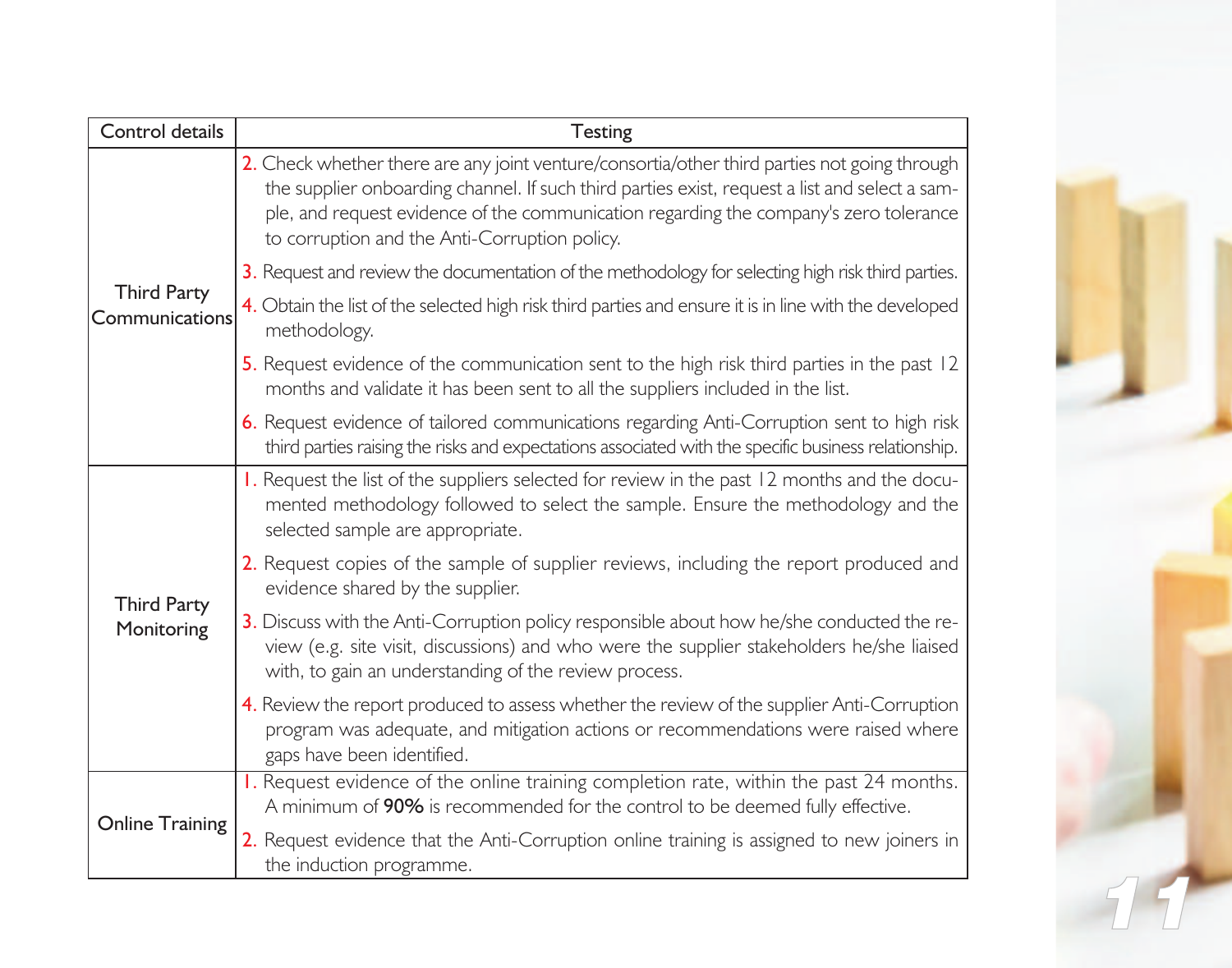| Control details             | Testing                                                                                                                                                                                                                                                                                                                                                                                                                                                                                        |
|-----------------------------|------------------------------------------------------------------------------------------------------------------------------------------------------------------------------------------------------------------------------------------------------------------------------------------------------------------------------------------------------------------------------------------------------------------------------------------------------------------------------------------------|
| <b>Online Training</b>      | 3. Request a copy of communications sent to employees who have not completed or passed<br>the online training, detailing the requirement to complete the training, with evidence that<br>the training has subsequently been completed or that the matter has been escalated to<br>the line manager.                                                                                                                                                                                            |
| Face-to-face<br>Training    | I. Request and obtain the training tracker, that contains the high risk teams and individuals<br>identified and validate the list for completeness.                                                                                                                                                                                                                                                                                                                                            |
|                             | 2. Conduct a review to assess that the appropriate teams have been identified for training,<br>based on a considered process according to the risk profile and in line with the guidance,<br>and that the relevant individuals have been identified. The criteria for selecting the teams<br>must be documented.<br>The objective is to ensure that the correct teams have been selected and also that the<br>correct individuals in those teams have been indicated as high risk individuals. |
|                             | 3. Review the training tracker. This must already contain a completion rate that must be<br>straight forward to validate. The training tracker must include the dates the training was<br>delivered for every high risk employee over a 24-month period. A minimum of 90%<br>completion rate is recommended for the control to be deemed fully effective.                                                                                                                                      |
|                             | 4. For the sample of teams selected, review the training materials to ensure they have been<br>tailored to the specific audience, according to their role or the risks that they face.                                                                                                                                                                                                                                                                                                         |
|                             | 5. For the selected sample of teams, request the evidence of attendance and cross-check<br>this with the training tracker to ensure all employees that have been indicated as having<br>completed the training appear on the attendance evidence.                                                                                                                                                                                                                                              |
| Sponsorships<br>& Donations | I. Process<br>Request and obtain the process for managing sponsorships for the purpose of brand exposure,<br>including branding rights and advertising costs, business development or local community support.<br>2. Communication<br>Request and review evidence that communication has been sent to the relevant senior                                                                                                                                                                      |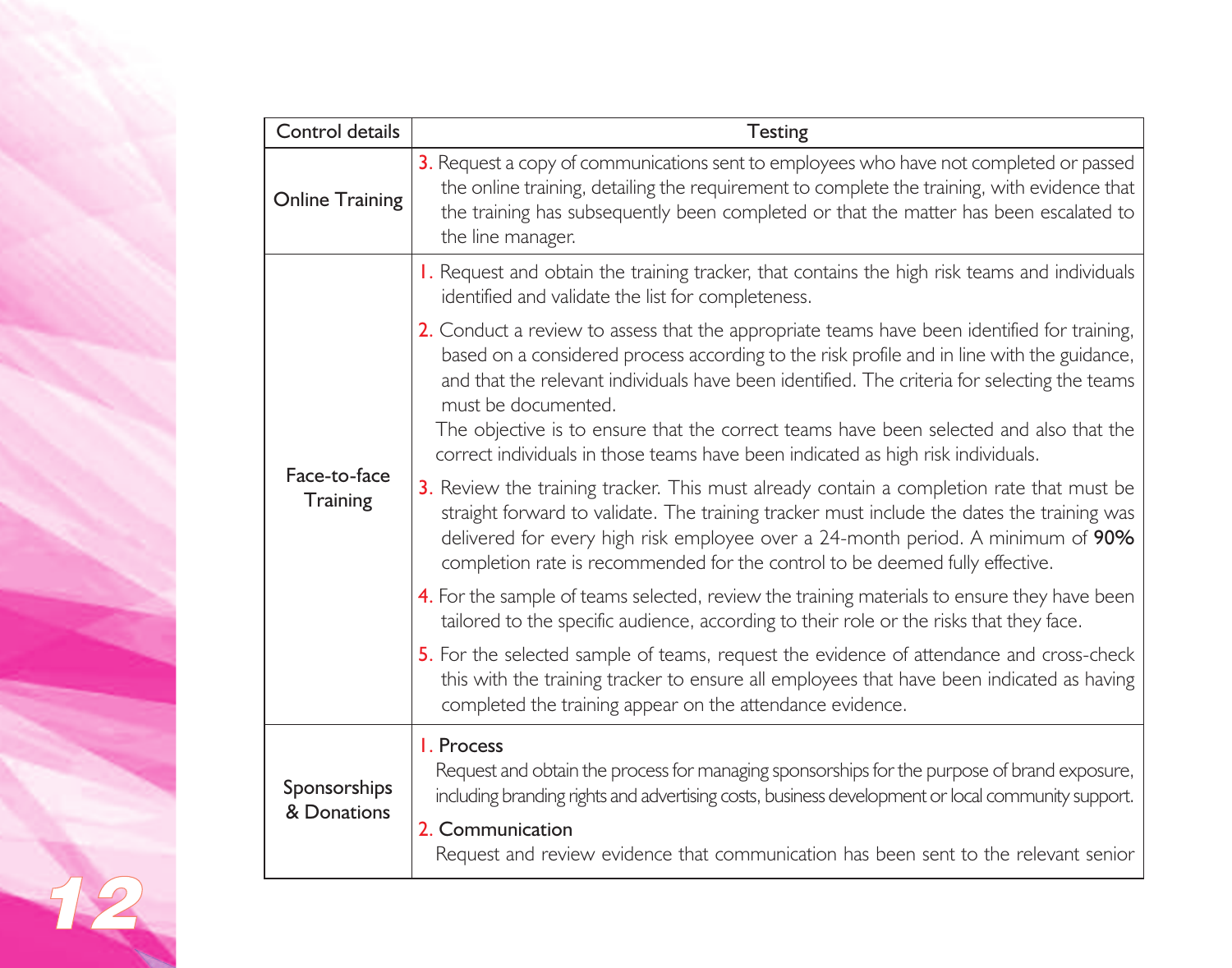| Control details             | Testing                                                                                                                                                                                                                                                                                                                                                                                                                        |
|-----------------------------|--------------------------------------------------------------------------------------------------------------------------------------------------------------------------------------------------------------------------------------------------------------------------------------------------------------------------------------------------------------------------------------------------------------------------------|
|                             | business stakeholders to reiterate the Anti-Corruption requirements in the past 12<br>months.                                                                                                                                                                                                                                                                                                                                  |
| Sponsorships<br>& Donations | 3. Monitoring<br>Request the evidence that the Compliance responsible has conducted the monitoring activities<br>for 2 consecutive quarters in the past 12 months. Review the evidence of monitoring to<br>ensure the sample has been tested against the section of the Anti-Corruption policy, the<br>findings from the monitoring activity have been clearly documented and that any issues<br>raised have been followed up. |
|                             | 4. Sample selection<br>Select a proportionate sample and test against the Anti-Corruption policy requirements.                                                                                                                                                                                                                                                                                                                 |

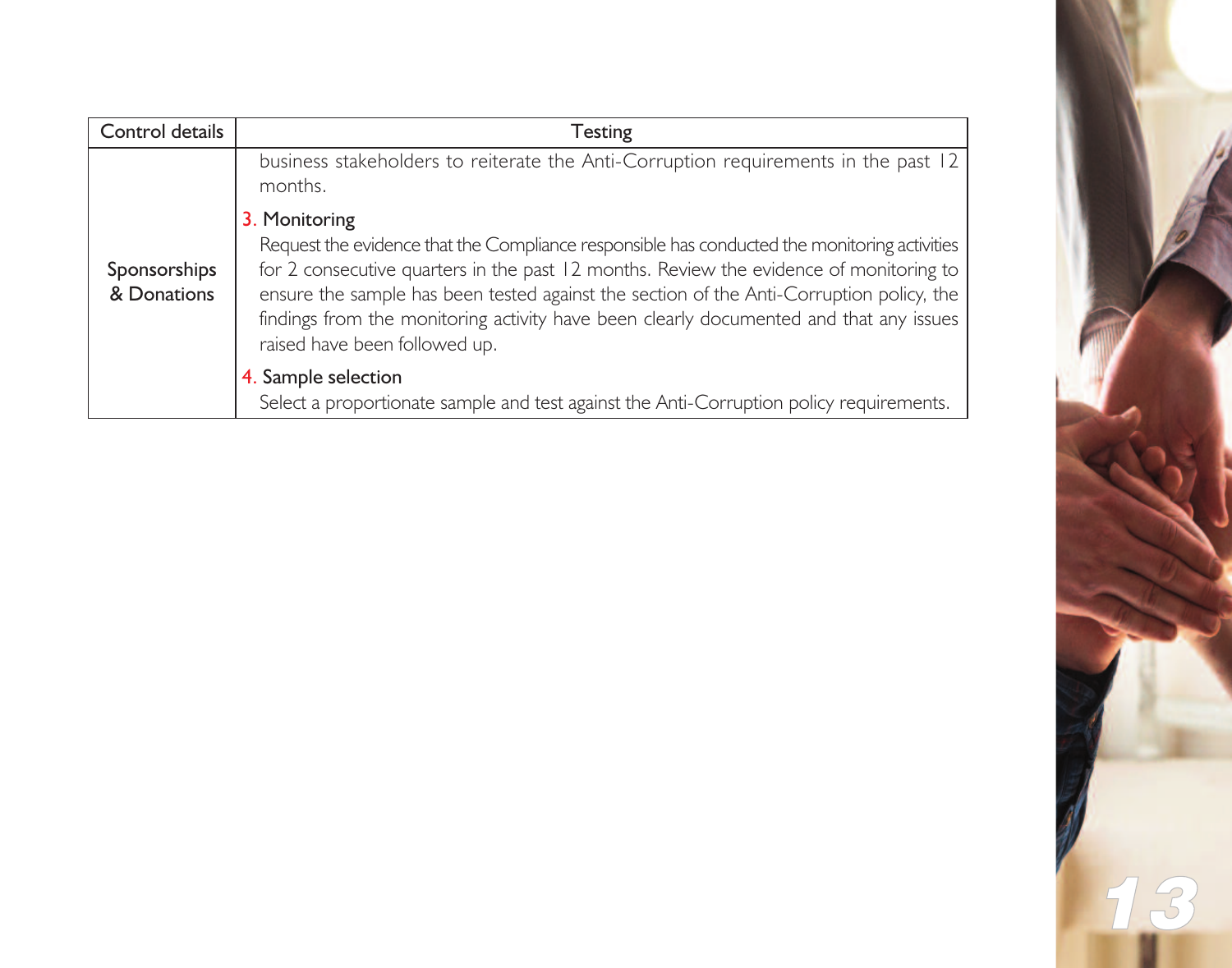

The American Chamber of Commerce in Romania (AmCham Romania) has been for 25 years a leading representative of the business community in Romania, and is acknowledged as a promoter of the private-public dialogue on matters related to the business climate, public policies that impact Romania's economy and competitiveness or the economic ties between Romania and the U.S.

AmCham Romania's mission is to offer its members a professional platform for interaction, collaboration, exchange of best practices and promotion aimed at business development and trade relations, as well as to represent its members' business priorities on matters of joint interest, in relation with the Romanian authorities.

Currently, AmCham Romania's over 430 members – U.S., international and Romanian companies allow AmCham to engage in promoting the business priorities for many industries, through dedicated working groups, such as: Capital Markets & Financial Services, Corporate Governance, Competition and State-Aid, Energy, Environment, Health, Digital Economy, Structural Funds, Public Procurement and PPP, Real Estate, Taxation and Tourism.

For companies, affiliation with **AmCham** is an expression of their commitment and responsibility towards the quality of the investment climate in which they operate and towards their contribution to Romania's overall social and economic development.

AmCham Romania's connection with the international business is granted by its accreditation by the U.S. Chamber of Commerce and its affiliation to AmChams in Europe. In Romania, AmCham enjoys a great institutional collaboration with the U.S. Embassy in Bucharest and is a member and contributor to Coaliția pentru Dezvoltarea României, the informal consultation platform supported by business associations that share the same objectives.

### www.amcham.ro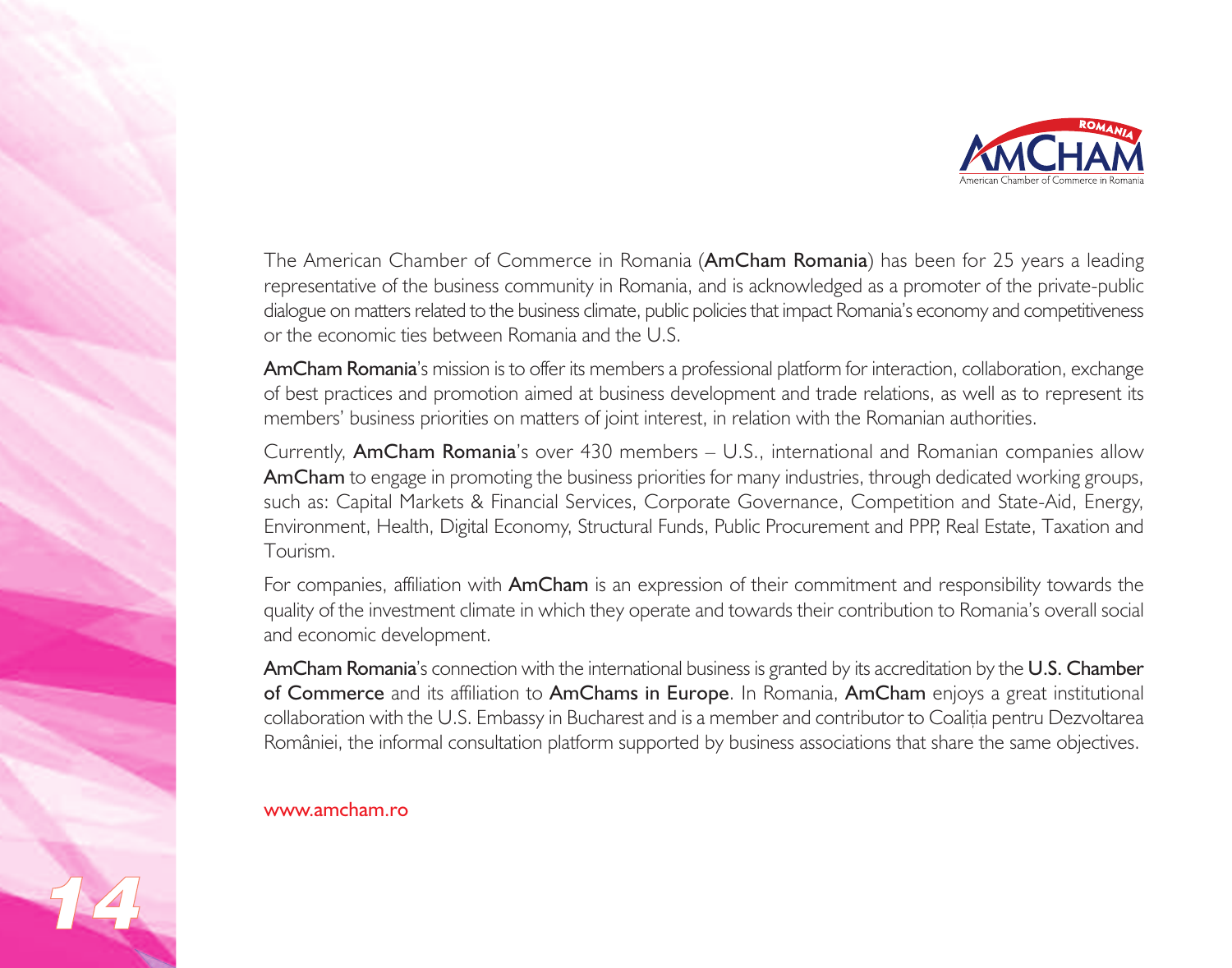